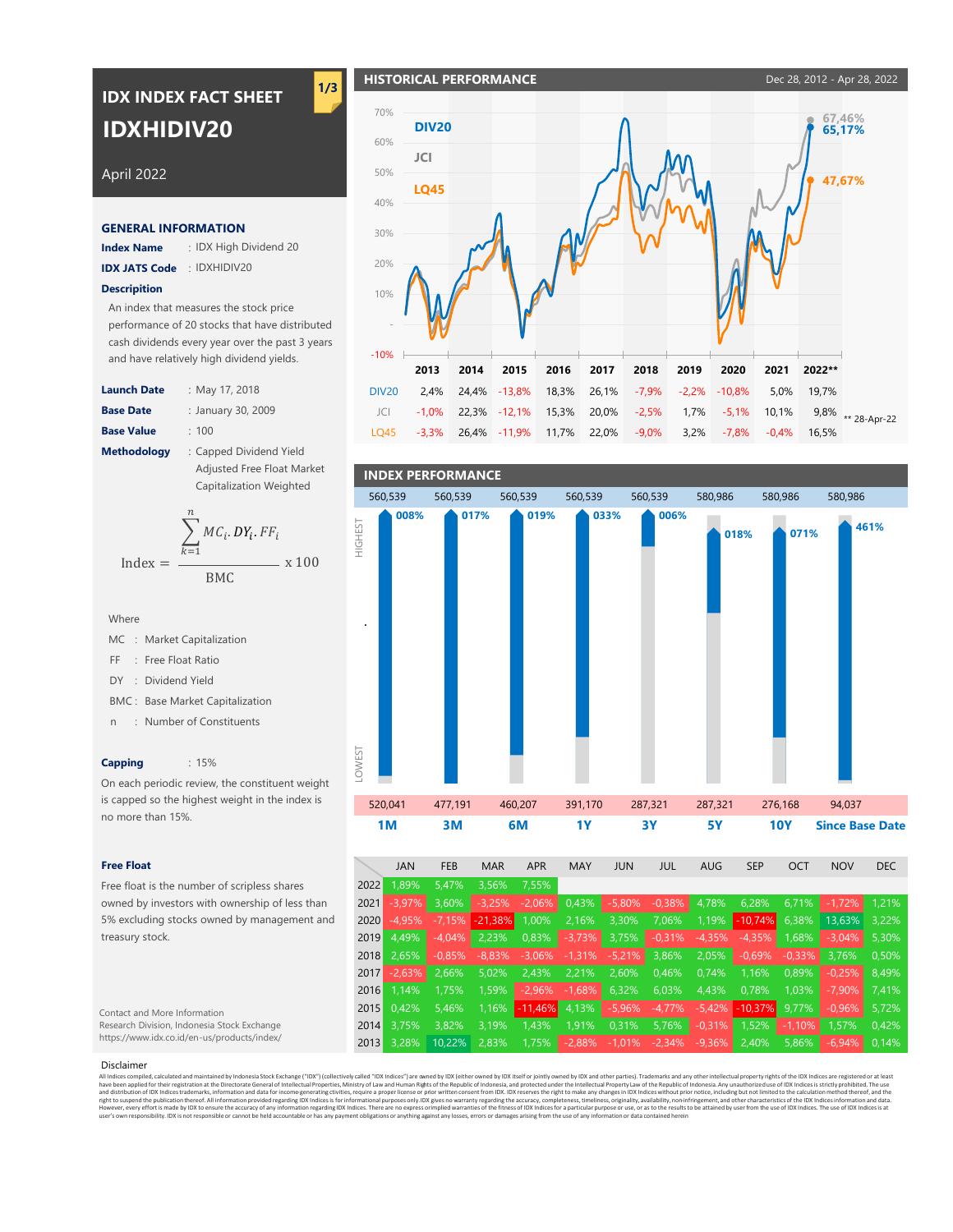# **IDXHIDIV20 IDX INDEX FACT SHEET**

## April 2022

### **Universe**

Stocks that have distributed cash dividends every year over the past 3 years and having daily trading value in regular market at least IDR 1 billion over the past 3 months, 6 months and 12 months.

### **Selection Criteria**

From the universe, 20 stocks are selected to be index constituents by considering the factors below:

- a. Dividend yields over the past 3 years;
- b. Trading value in regular market over the past 3 months, 6 months and 12 months;
- c. Free-float market capitalization.

### **Periodic Review Schedules**

- 1, Major Review : January
- 2, Minor Review : July

### **Effective Date**

Third trading day of the month after reviewing month (February & August).

### **Announcement**

At the latest 5 exchange days prior to the effective date.

**FUNDAMENTAL RISK** 3Y Beta 1,28 3Y StDev (Ann.) 5Y Beta 1,28 | 5Y StDev (Ann.) 24,81% 22,25% PBV PER \* 14,80 1,28 1,28 1,88 **2/3**

\* Trailing (Median, Percentile 90%, Exc. Negative Income)

## **INDEX CHARACTERISTICS**

Number of Constituents : 20



## **SECTOR WEIGHTS AND POINT INDEX**

# CYCUC 00% ENERGY  $1_{\frac{1}{6}}$ 49% FINANCE **86,77% INDEX MAINTENANCE FINANCE** January **TECHNO** July **International Community of the Community of the Community of the Community of the Community of the Community of the Community of the Community of the Community of the Community of the Community of the Community of th**

| <b>SECTOR</b>       |   | MTD (+008%)<br>$+39,35$ | YTD (+020%)<br>$+92,20$ |          |  |  |
|---------------------|---|-------------------------|-------------------------|----------|--|--|
| <b>ENERGY</b><br>A  | 3 | $+7,93$                 | 3                       | $+18,45$ |  |  |
| <b>BASIC</b><br>B   | 7 | $+0,18$                 | 10                      | $-0,40$  |  |  |
| C<br><b>INDUST</b>  | 2 | $+10,04$                | $\overline{2}$          | $+19,15$ |  |  |
| <b>NONCYC</b><br>D  | 5 | $+0,86$                 | 11                      | $-1,85$  |  |  |
| Е<br><b>CYCLIC</b>  | 4 | $+1.95$                 | 5                       | $+2.84$  |  |  |
| F<br><b>HFAITH</b>  | 8 | $+0.16$                 | 6                       | $+0,11$  |  |  |
| G<br><b>FINANCF</b> | 1 | $+18,05$                | 1                       | $+46,27$ |  |  |
| н<br><b>PROPERT</b> |   | -                       | 7                       | $+0,01$  |  |  |
| I<br><b>TECHNO</b>  |   |                         |                         |          |  |  |
| J<br><b>INFRA</b>   | 6 | $+0,19$                 | 4                       | +7.64    |  |  |
| K<br><b>TRANS</b>   |   |                         |                         |          |  |  |

## **TOP 10 CONSTITUENTS**

|    | NO. CODE | <b>COMPANY NAME</b>                  | FF MC<br>(IDR) | <b>INDEX</b><br><b>WEIGHT</b> | <b>SECTOR</b>                |
|----|----------|--------------------------------------|----------------|-------------------------------|------------------------------|
| 1. | BMRI     | Bank Mandiri (Persero) Tbk.          | 5 T            |                               | 15.78% Financials            |
| 2, | BBRI     | Bank Rakyat Indonesia (Persero) Tbk. | 5 T            |                               | 15,24% Financials            |
|    | 3, TLKM  | Telkom Indonesia (Persero) Tbk.      | 5 T            |                               | 13,72% Infrastructures       |
| 4. | BBCA     | Bank Central Asia Tbk.               | 4 T            |                               | 13,31% Financials            |
|    | 5, ASII  | Astra International Tbk.             | 3 T            |                               | 8,78% Industrials            |
|    | 6, ADRO  | Adaro Energy Tbk.                    | 1 T            |                               | 4,49% Energy                 |
|    | 7, BBNI  | Bank Negara Indonesia (Persero) Tbk. | 1 T            |                               | 4,45% Financials             |
|    | 8. UNTR  | United Tractors Tbk.                 | 1 T            |                               | 4,10% Industrials            |
|    | 9, PTBA  | Bukit Asam Tbk.                      | 1 T            |                               | 3,99% Energy                 |
|    | 10. INDF | Indofood Sukses Makmur Tbk.          | 1 T            |                               | 2,91% Consumer Non-Cyclicals |
|    |          | Total 10                             | 29 T           | 86,77%                        |                              |

Contact and More Information

Research Division, Indonesia Stock Exchange https://www.idx.co.id/en-us/products/index/

### Disclaimer

All indies complied, daculated and maintened by Indonesia Stock Exchange ("DX") (collectively called "DX indices: incomparism) of DX indices are real of intellectual Properties, Ministry of Law and Human Rig hts of the Rep